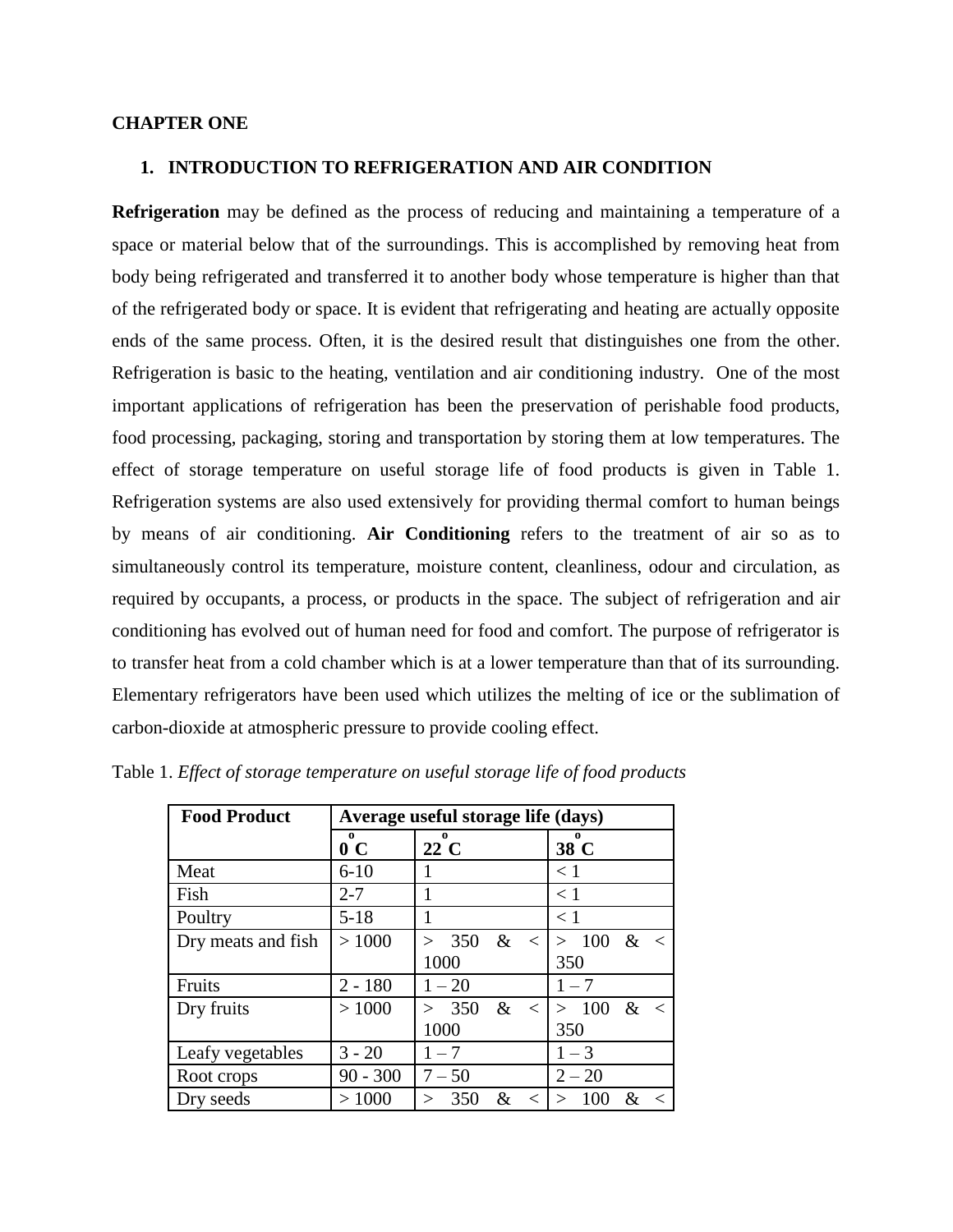|--|--|

### **1.1 THE LAWS OF THERMODYNAMICS**

For this course, the first and the second laws shall be considered.

### **a. First Law of Thermodynamics**

It is observed that when a system is made to undergo a complete cycle then net work is done *on*  or *by* the system. Consider a cycle in which net work is done by the system. Since energy cannot be created, this mechanical energy must have been supplied from some source of energy. Now the system has been returned to its initial state : Therefore, its *intrinsic* energy is unchanged, and hence the mechanical energy has not been provided by the system itself. The only other energy involved in the cycle is the heat which was supplied and rejected in various processes. Hence, by the law of conservation of energy, the net work done by the system is equal to the net heat supplied to the system. The First Law of Thermodynamics can, therefore, be stated as follows:

**"When a system undergoes a thermodynamic cycle then the net heat supplied to the system from the surroundings is equal to net work done by the system on its surroundings.**

or 
$$
\oint dQ = \oint dW
$$

where  $\oint$  represents the sum for a complete cycle.

The first law of Thermodynamics *cannot be proved analytically, but experimental evidence has repeatedly confirmed its validity*, and since no phenomenon has been shown to contradict it, the first law is accepted as a *law of nature.* It may be remarked that no restriction was imposed which limited the application of first law to reversible energy transformation. Hence the first law applies to reversible as well as irreversible transformations: For non-cyclic process, a more general formulation of first law of thermodynamics is required. A new concept which involves a term called *internal energy* fulfills this need.

— The First Law of Thermodynamics may also be stated as follows:

**"Heat and work are mutually convertible but since energy can neither be created nor destroyed, the total energy associated with an energy conversion remains constant".**

*Or*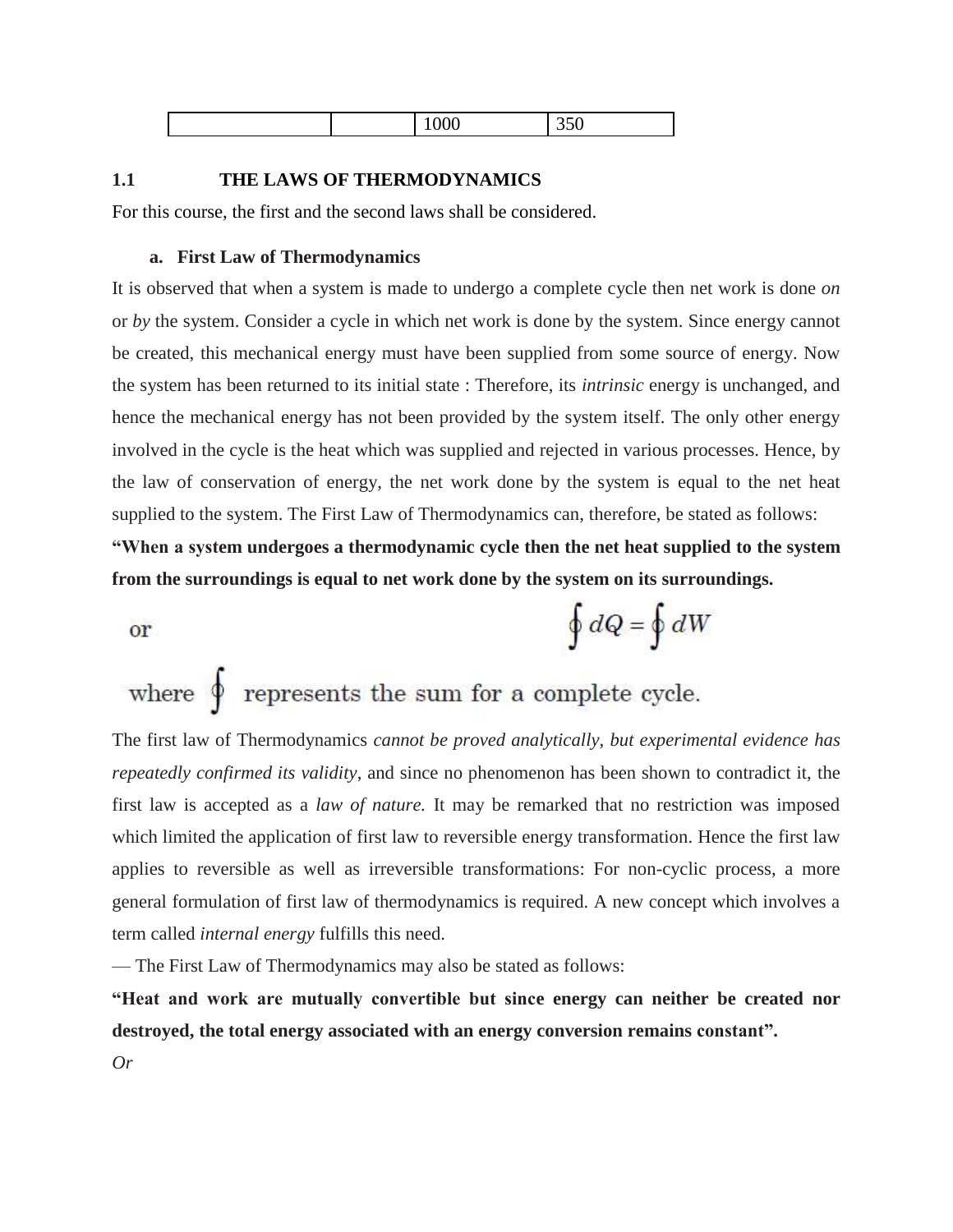**— "No machine can produce energy without corresponding expenditure of energy,** *i.e.,* **it is impossible to construct a perpetual motion machine of first kind".**

#### **b. Application of first Law to a process**

When a process is executed by a system, the *change in stored energy of the system is numerically equal to the net heat interactions minus the net work interaction during the process.*

$$
\therefore E2 - E1 = Q - W
$$
  
\n
$$
\therefore \Delta E = Q - W \text{ [or } Q = \Delta E + W]
$$
  
\nOr 
$$
\int_{1}^{2} d(Q - W) = \Delta E = E_{2} - E_{1}
$$

where *E* represents the *total internal energy.*

If the electric, magnetic and chemical energies are *absent* and changes in potential and kinetic energy for a *closed system* are neglected, the above equation can be written as

$$
\ddot{\cdot}
$$

$$
\int_1^2 d(Q - W) = \Delta U = U2 - U1
$$
  
 
$$
\therefore Q - W = \Delta U = U_2 - U_1
$$

Generally, when heat is added to a system its temperature rises and external work is performed due to increase in volume of the system. *The rise in temperature is an indication of increase of internal energy*. Heat *added* to the system will be considered as *positive* and the heat *removed* or *rejected*, from the system, as *negative.*

### **c. Statements of second Law of Thermodynamics**

The second law of thermodynamics has been enunciated meticulously by Clausius, Kelvin and Planck in slightly different words although both statements are basically identical. Each statement is based on an *irreversible process*. The *first considers transformation of heat between two thermal reservoirs* while the *second considers the transformation of heat into work*.

### i. **Clausius Statement**

―*It is impossible for a self-acting machine working in a cyclic process unaided by any external agency, to convey heat from a body at a lower temperature to a body at a higher temperature*". In other words, heat of, itself, cannot flow from a colder to a hotter body.

## ii. **Kelvin-Planck Statement**

―*It is impossible to construct an engine, which while operating in a cycle produces no other*  effect except to extract heat from a single reservoir and do equivalent amount of work".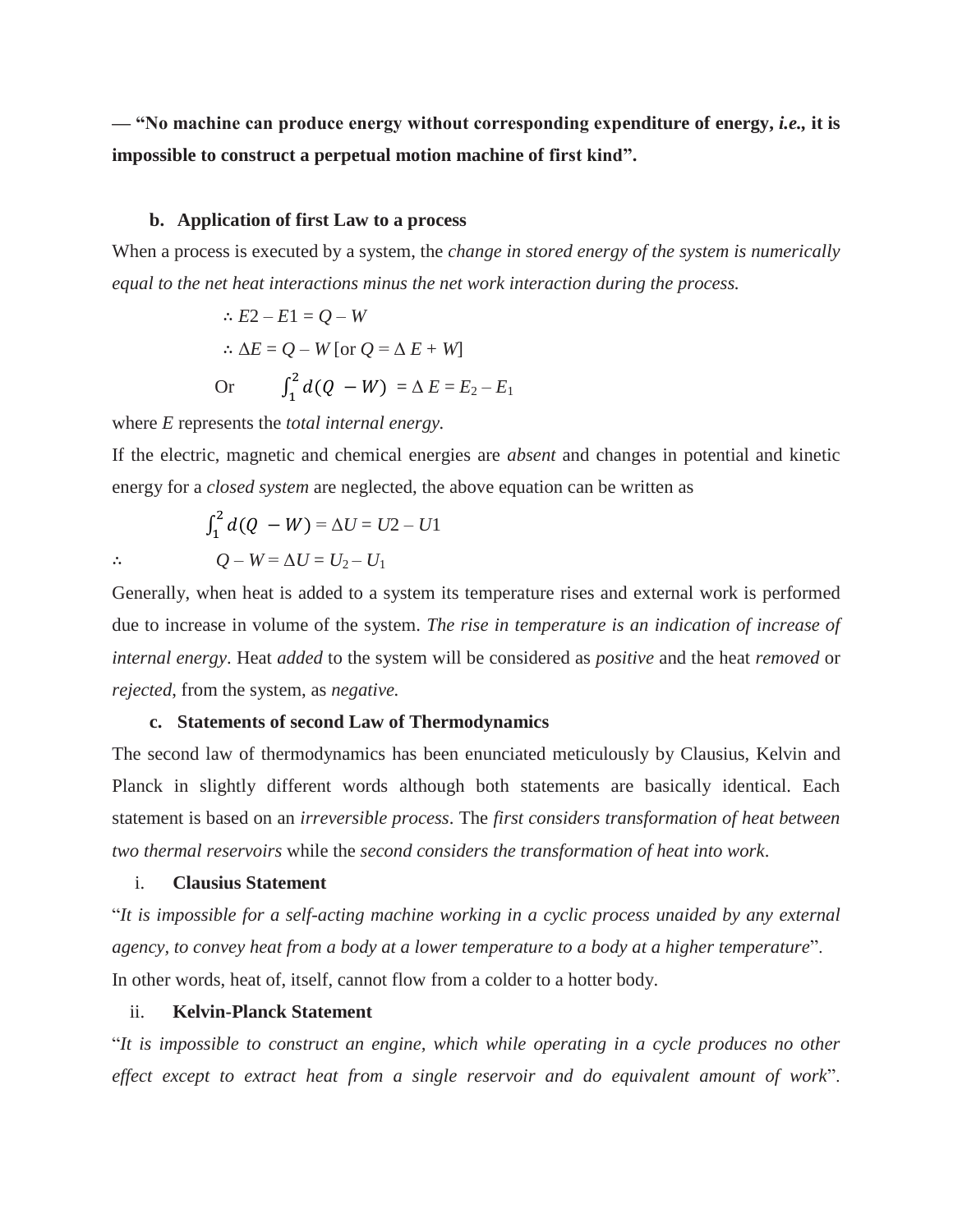Although the Clausius and Kelvin-Planck statements appear to be different, they are really equivalent in the sense that a *violation of either statement implies violation of other*.

### *iii.* **Equivalence of Clausius Statement to the Kelvin-Planck Statement**

Refer Fig 1. Consider a higher temperature reservoir  $T_1$  and low temperature reservoir  $T_2$ . It shows a heat pump which requires no work and transfers an amount of  $Q_2$  from a low temperature to a higher temperature reservoir (in violation of the Clausius statement). Let an amount of heat  $Q_1$  (greater than  $Q_2$ ) be transferred from high temperature reservoir to heat engine which devolops a net work,  $W = Q_1 - Q_2$  and rejects  $Q_2$  to the low temperature reservoir. Since there is no heat interaction with the low temperature, it can be eliminated. The combined system of the heat engine and heat pump acts then like a heat engine exchanging heat with a single reservoir, which is the violation of the Kelvin-Planck statement.



Fig. 1. Equivalence of Clausius statement to Kelvin-Planck statement.

### **1.2 Carnot cycle**

The cycle was first suggested by a French engineer Sadi Carnot in 1824 which works on reversible cycle and is known as *Carnot cycle*. Any fluid may be used to operate the Carnot cycle (Fig 2-4) which is performed in an engine cylinder the head of which is supposed alternatively to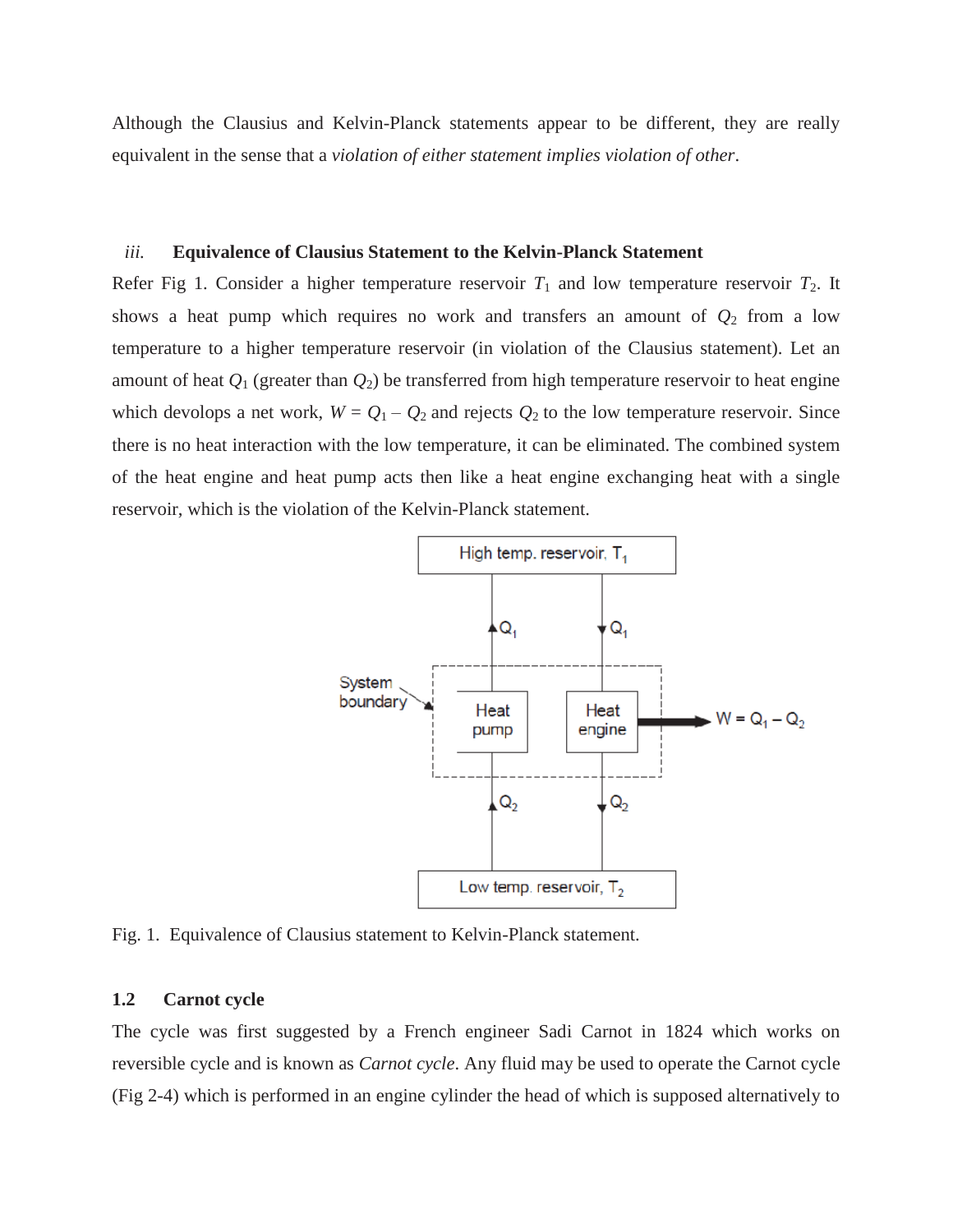be perfect conductor or a perfect insulator of a heat. Heat is caused to flow into the cylinder by the application of high temperature energy source to the cylinder head during expansion, and to flow from the cylinder by the application of a lower temperature energy source to the head during compression.

It can be shown that the second Law of Thermodynamics that no heat engine can be more efficient than a reversible heat engine working between the same temperature limits. Carnot showed that the most efficient possible cycle is one in which all heat rejected is rejected at a lower fixed temperature. The cycle therefore consists of two isothermal processes joined by two adiabatic processes. Since all processes are reversible, then the adiabatic processes in the cycle are also isentropic. The cycle is most conveniently represented on T-S diagram.

a. The diagrams showing the processes in the Carnot cycle systems



Fig. 2. Carnot cycle on a T-S diagram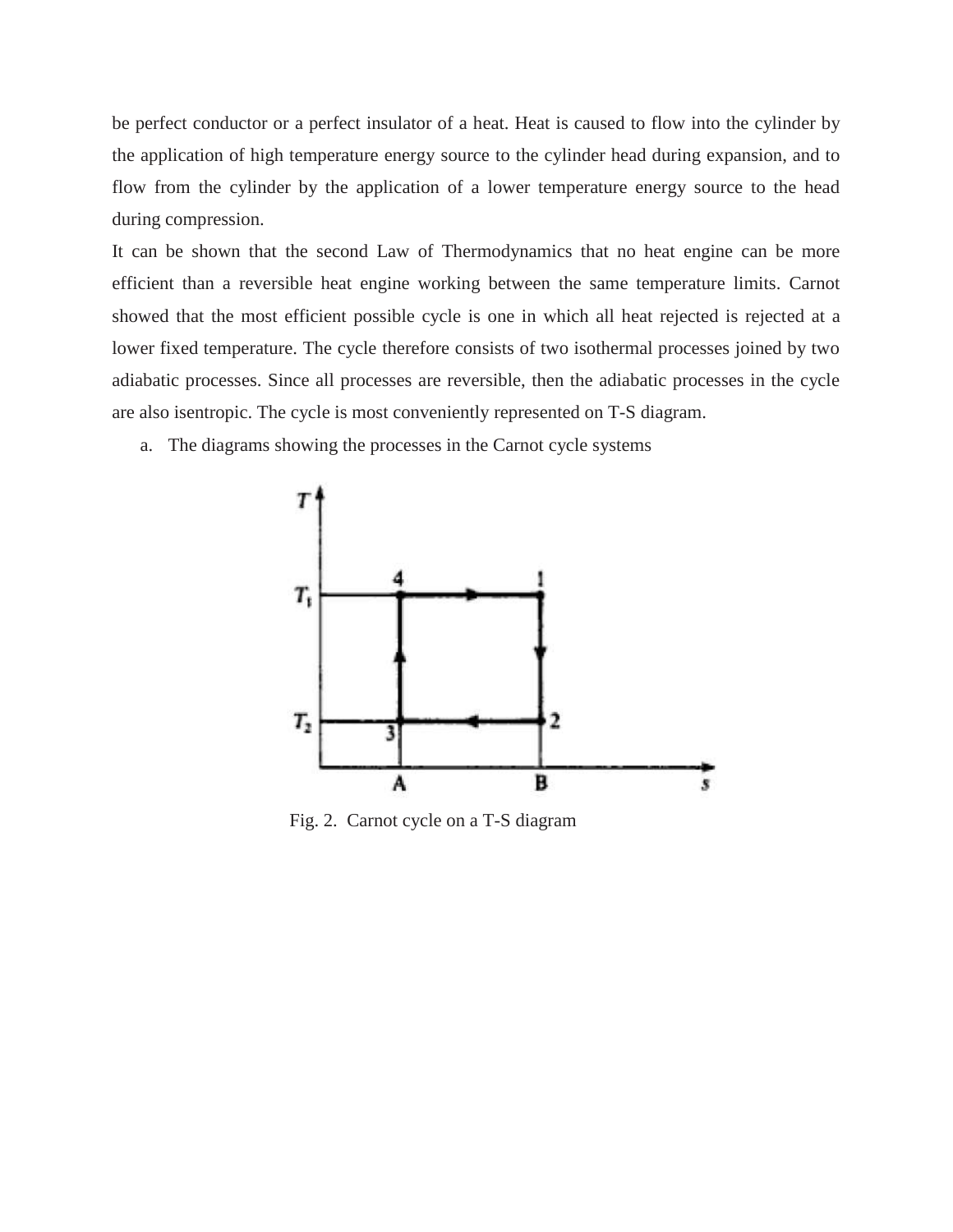

Fig. 3. Carnot cycle for a wet vapour on a T-S diagram



Fig. 4. Carnot cycle on a P-V diagram

- b. The *assumptions* made for describing the working of the Carnot engine are as follows:
- (i) The piston moving in a cylinder does not develop any friction during motion.
- (ii) The walls of piston and cylinder are considered as perfect insulators of heat.
- (iii) The cylinder head is so arranged that it can be a perfect heat conductor or perfect heat insulator.
- (iv) The transfer of heat does not affect the temperature of source or sink.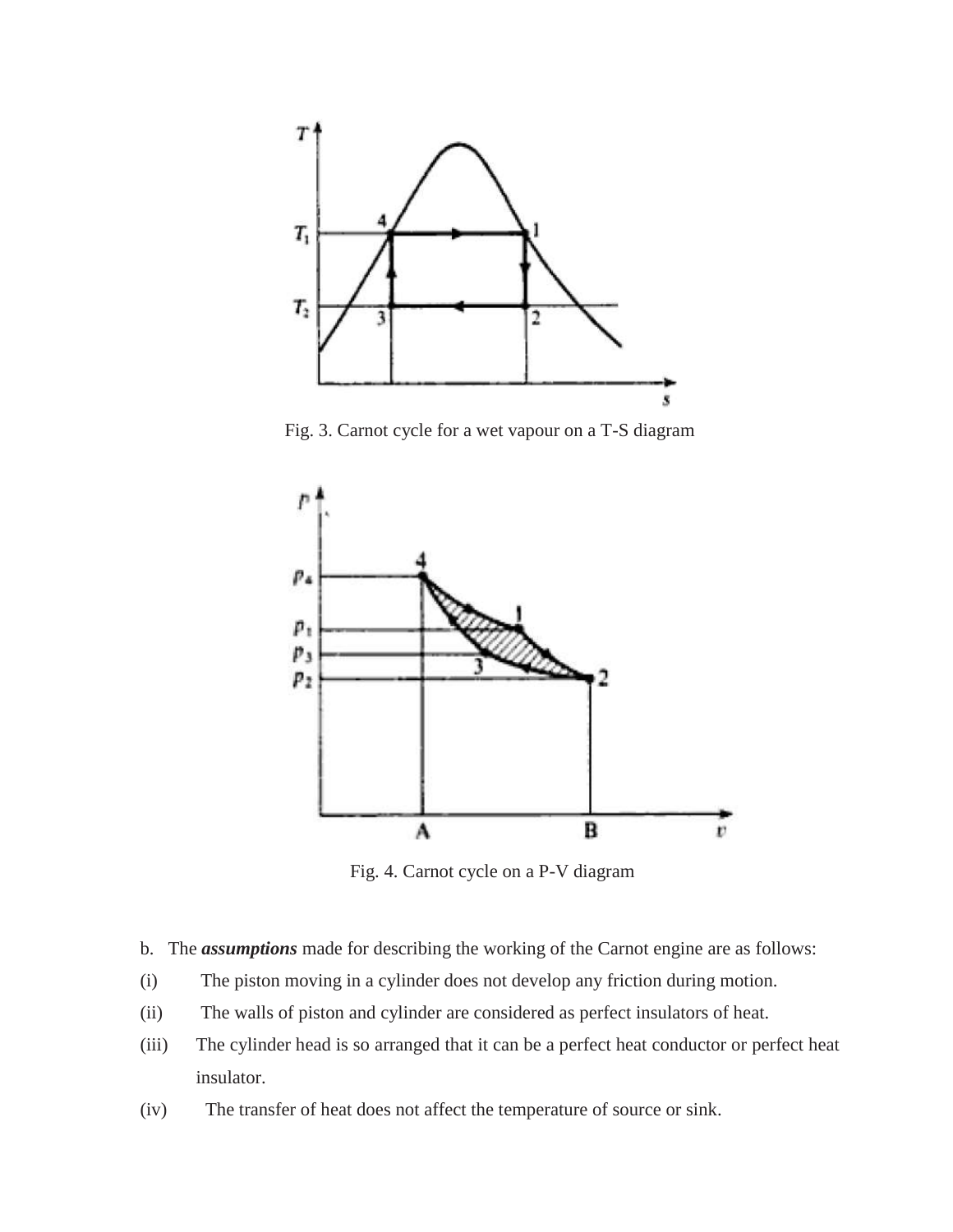- (v) Working medium is a perfect gas and has constant specific heat.
- (vi) Compression and expansion are reversible.
- c. Following are the *four stages* of Carnot cycle: Hot energy source is applied. Heat *Q*<sup>1</sup> is taken in whilst the fluid expands isothermally and reversibly at constant high temperature *T*1.

Process 1-2 is isentropic expansion from  $T_{1 \text{ to }} T_2$  Process 2-3 is isothermal heat rejection. Process 3-4 is isentropic compression from  $T_{2 \text{ to }} T_1$ Process 4-1 is isothermal heat supply.

The cycle is completely independent of the working substance used. The cycle efficiency of a heat engine, is given by the net work output divided by the gross heat supplied.

$$
\therefore W = Q_1 - Q_2
$$

Also, thermal efficiency,  $\eta_{\mu}$  = W  $\frac{work\ done}{heat\ supplied\ by\ the\ source} = \frac{\textit{Q}}{\textit{Q}}$ Q  $= 1 - \frac{Q}{Q}$  $\frac{Q_2}{Q_1} = [1 - \frac{T_1}{T_1}]$  $\frac{12}{T_1}$  $(Q_1 = m c_p T_1 Q_2 = m c_p T_2$  and m = mass of fluid)

d. The Carnot cycle *cannot be performed in practice* because of the following **reasons**:

1. It is impossible to perform a frictionless process.

2. It is impossible to transfer the heat without temperature potential.

3. Isothermal process can be achieved only if the piston moves very slowly to allow heat transfer so that the temperature remains constant. Adiabatic process can be achieved only if the piston moves as fast as possible so that the heat transfer is negligible due to very short time available. The isothermal and adiabatic processes take place during the same stroke therefore the piston has to move very slowly for part of the stroke and it has to move very fast during remaining stroke. This variation of motion of the piston during the same stroke is not possible.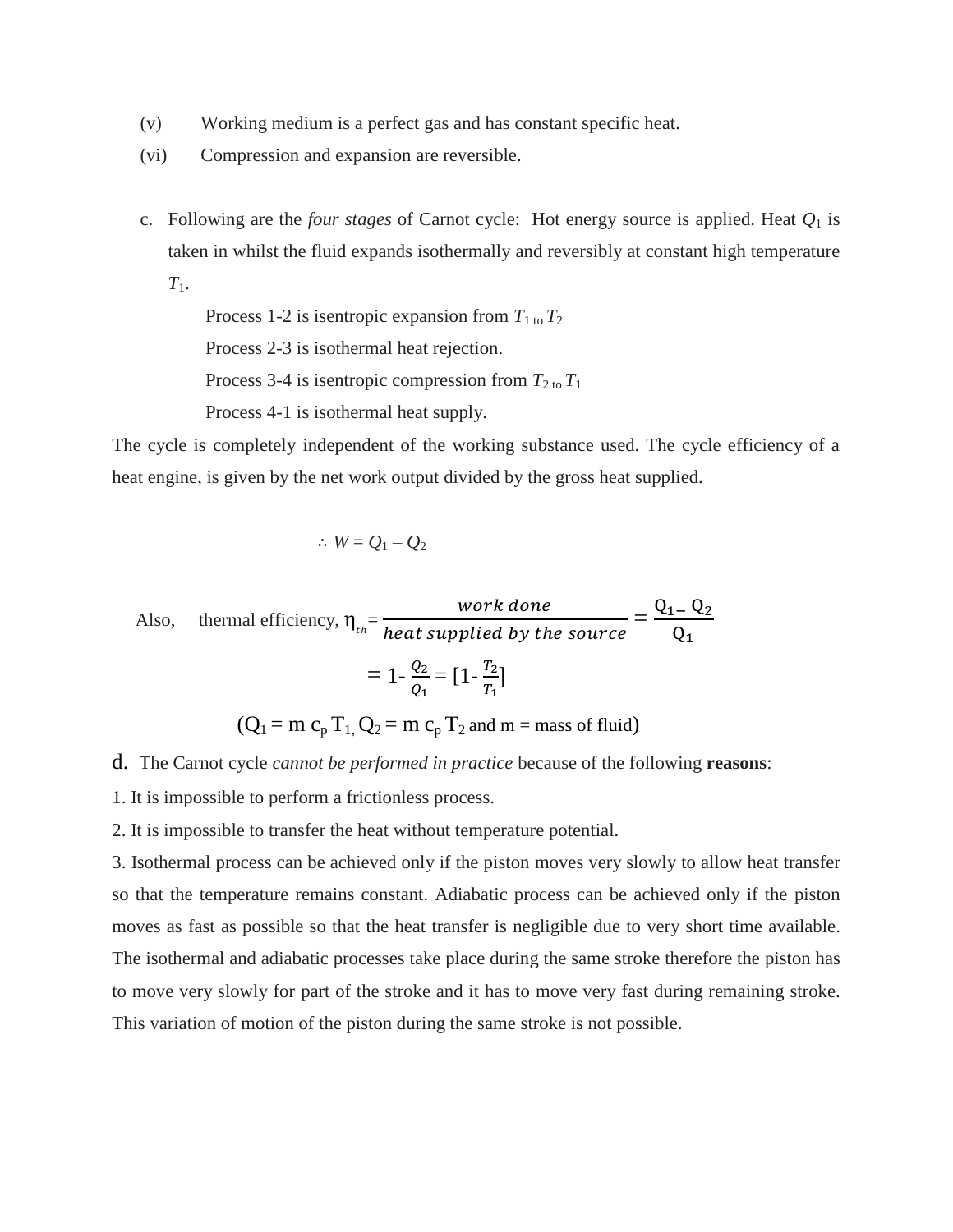# **1.3. CARNOT'S THEOREM**

**"It states that of all engines operating between a given constant temperature source and a given constant temperature sink, none has a higher efficiency than a reversible engine".**



Fig. 5. Two cyclic heat engines  $HE_A$  and  $HE_B$  operating between the same source and sink.

*HE*<sub>A</sub> and *HE*<sub>B</sub> are the two engines operating between the given source at temperature *T*1 and the given sink at temperature  $T2$ . HE<sub>B</sub> is reversible.

## **CHAPTER TWO**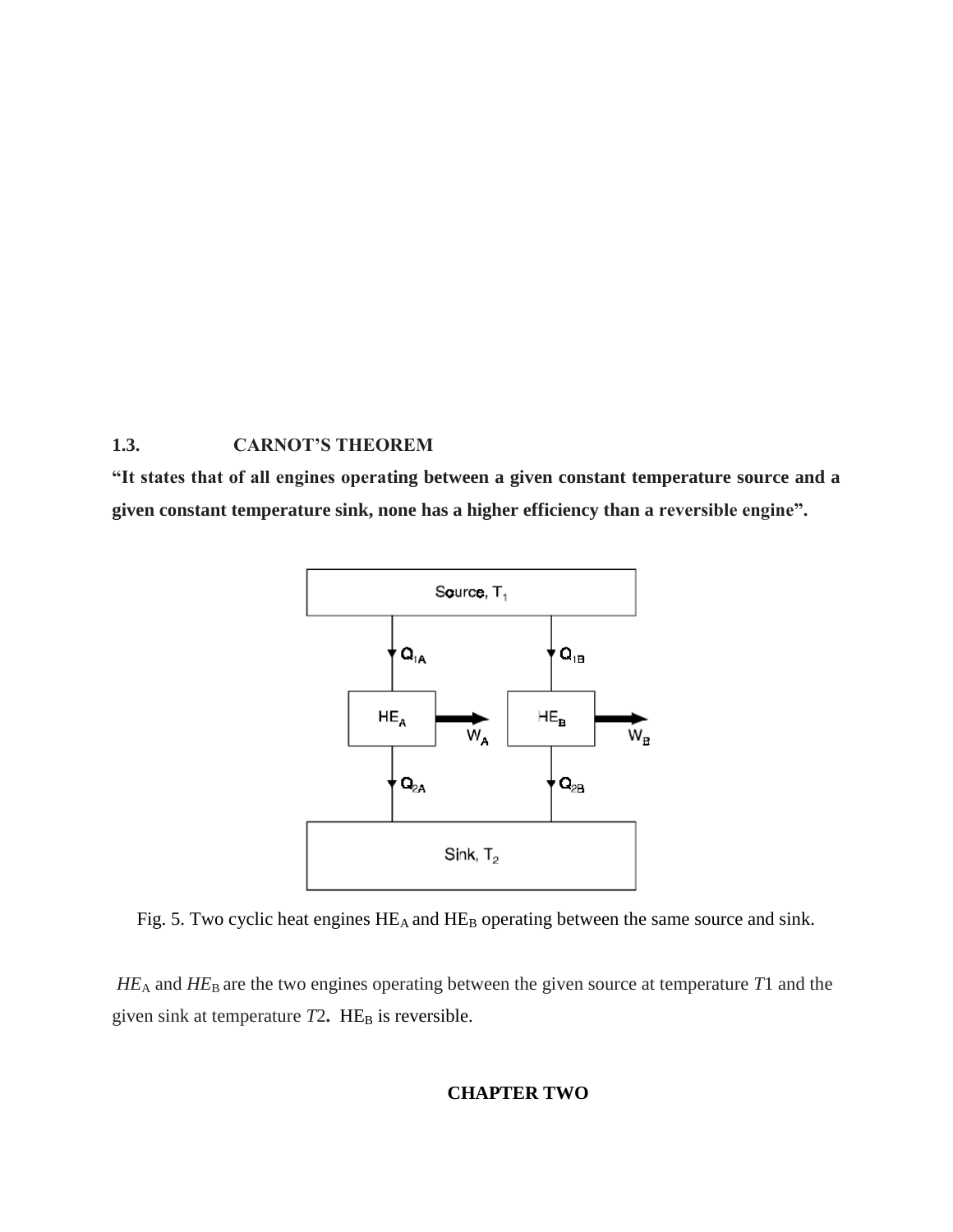## **2. The Carnot refrigeration cycle**

The first Law of Thermodynamics states: **"When a system undergoes a thermodynamic cycle then the net heat supplied to the system from the surroundings is equal to net work done by the system on its surroundings.** i.e. the sum of the net heat supplied to the system from the surroundings and the net work input to the system from its surroundings is equal to zero. Fig. 6. Shows a reversed heat engine cycle. The effect of the reversed heat engine is to transfer a quantity heat,  $Q_1$ , from a cold source at temperature,  $T_1$ .



Fig. 6. Reversedheat engine

The reversed heat engine fulfils the requirements of a refrigerator. Appling the first law of Thermodynamics to the system of Fig.6, it gives:

$$
\sum dQ + \sum dW = 0
$$
  
or  $Q_1 + Q_2 + W = 0$   
therefore

$$
W+Q_1=-Q_2
$$

$$
\text{COP}_{\text{ref}} = \frac{Q_1}{\sum W}
$$

 $\text{COP}_{hp} = \frac{-Q_2}{\sum W}$  (COP<sub>hp</sub> is sometimes called the performance ratio)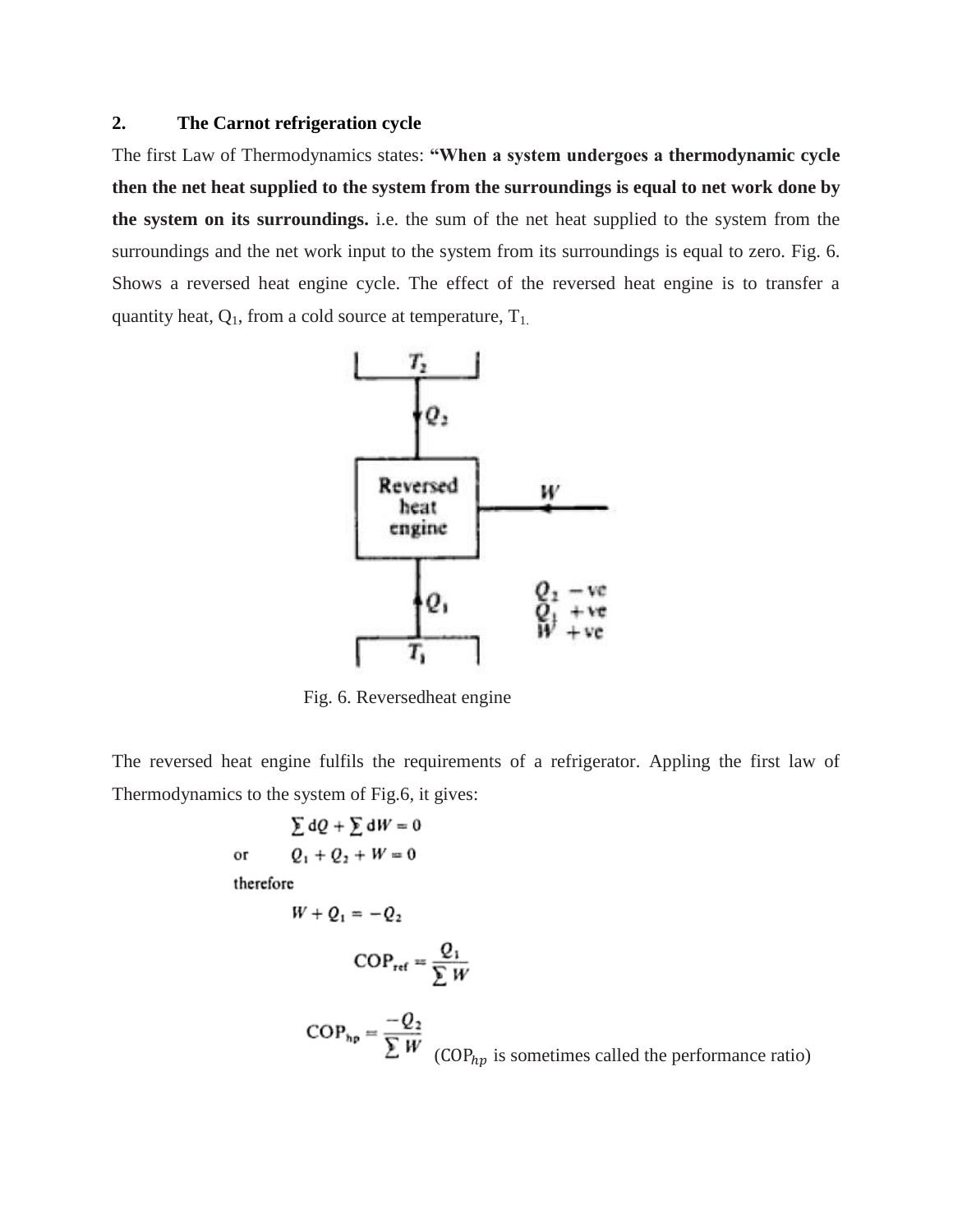The best COP will be given by a cycle which is a Carnot cycle operating between the given temperature conditions. Such a cycle using a wet vapour as the working substance is shown diagramatically in Fig.7. (a). Wet vapour is used as the example, sine the process of constantpressure heat supply and the heat rejection are made at constant temperature, a necessary requirement of the Carnot cycle and one which is not fulfilled by using a superheated vapour.



Fig. 7. Reversed heat engine system operating on the Carnot cycle



Fig. 7c. Schematic of a Carnot Refrigeration System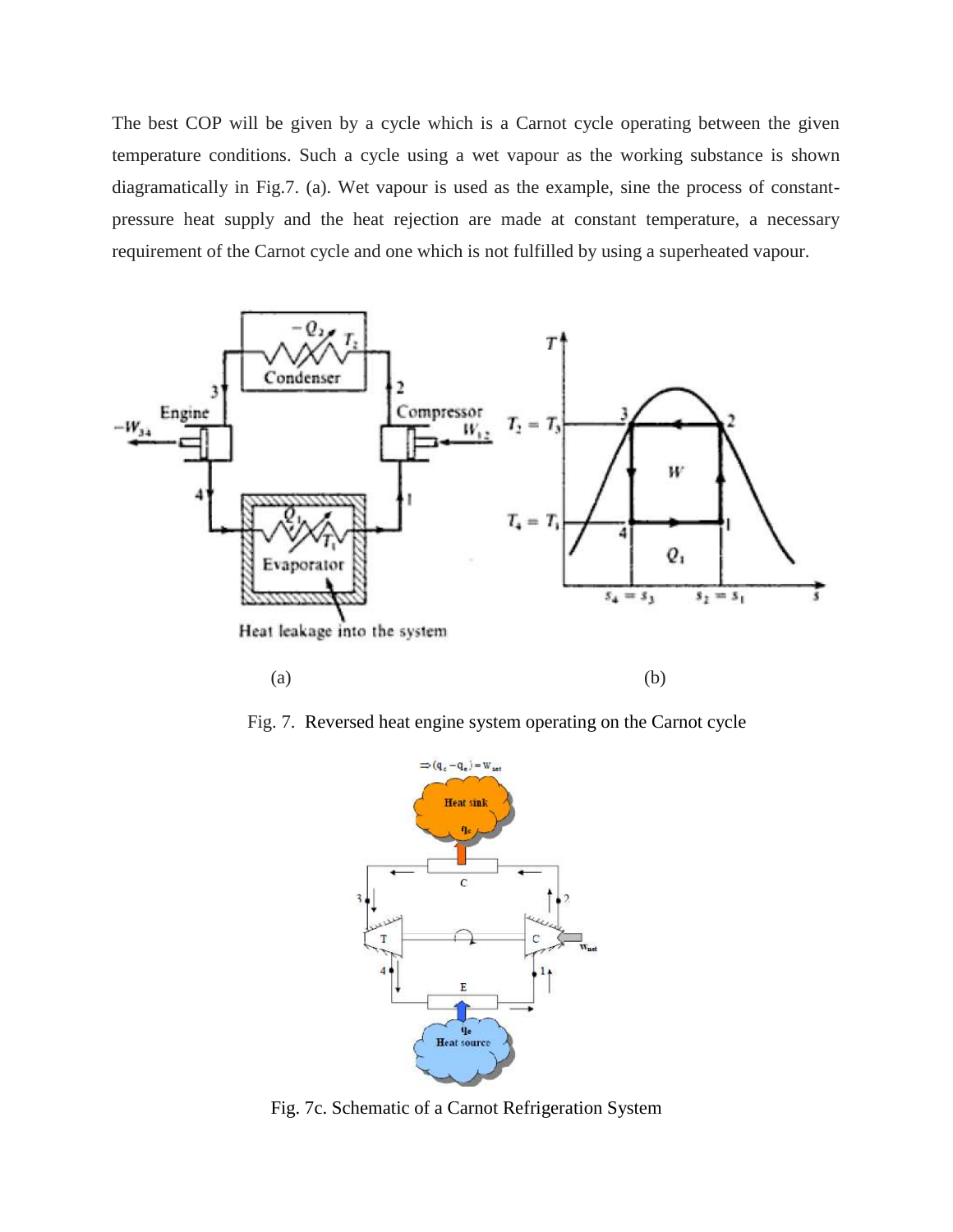

Fig. 7d. Carnot Refrigeration Cycle on T-S diagram

Carnot refrigeration cycle is a completely reversible cycle, hence is used as a model of perfection for a refrigeration cycle operating between a constant temperature heat source and sink. The basic Carnot refrigeration system for pure vapour consists of four components: compressor, condenser, turbine and evaporator. Refrigeration effect  $(q_{4-1} = q_e)$  is obtained at the evaporator as the refrigerant undergoes the process of vaporization (process 4-1) and extracts the latent heat from the low temperature heat source. The low temperature, low pressure vapour is then compressed isentropically in the compressor to the heat sink temperature  $T_c$ . The refrigerant pressure increases from  $P_e$  to  $P_c$  during the compression process (process 1-2) and the exit vapour is saturated. Next the high pressure, high temperature saturated refrigerant undergoes the process of condensation in the condenser (process 2-3) as it rejects the heat of condensation ( $q_{2-3} = q_c$ ) to an external heat sink at  $T_c$ . The high pressure saturated liquid then flows through the turbine and undergoes isentropic expansion (process 3-4). During this process, the pressure and temperature fall from  $P_c$ ,  $T_c$  to  $P_e$ ,  $T_e$ . Since a saturated liquid is expanded in the turbine, some amount of liquid flashes into vapour and the exit condition lies in the two-phase region. This low temperature and low pressure liquid-vapour mixture then enters the evaporator completing the cycle. The cycle involves two isothermal heat transfer processes (processes 4-1 and 2-3) and two isentropic work transfer processes (processes 1-2 and 3-4). Heat is extracted isothermally at evaporator temperature T<sub>e</sub> during process 4-1, heat is rejected isothermally at condenser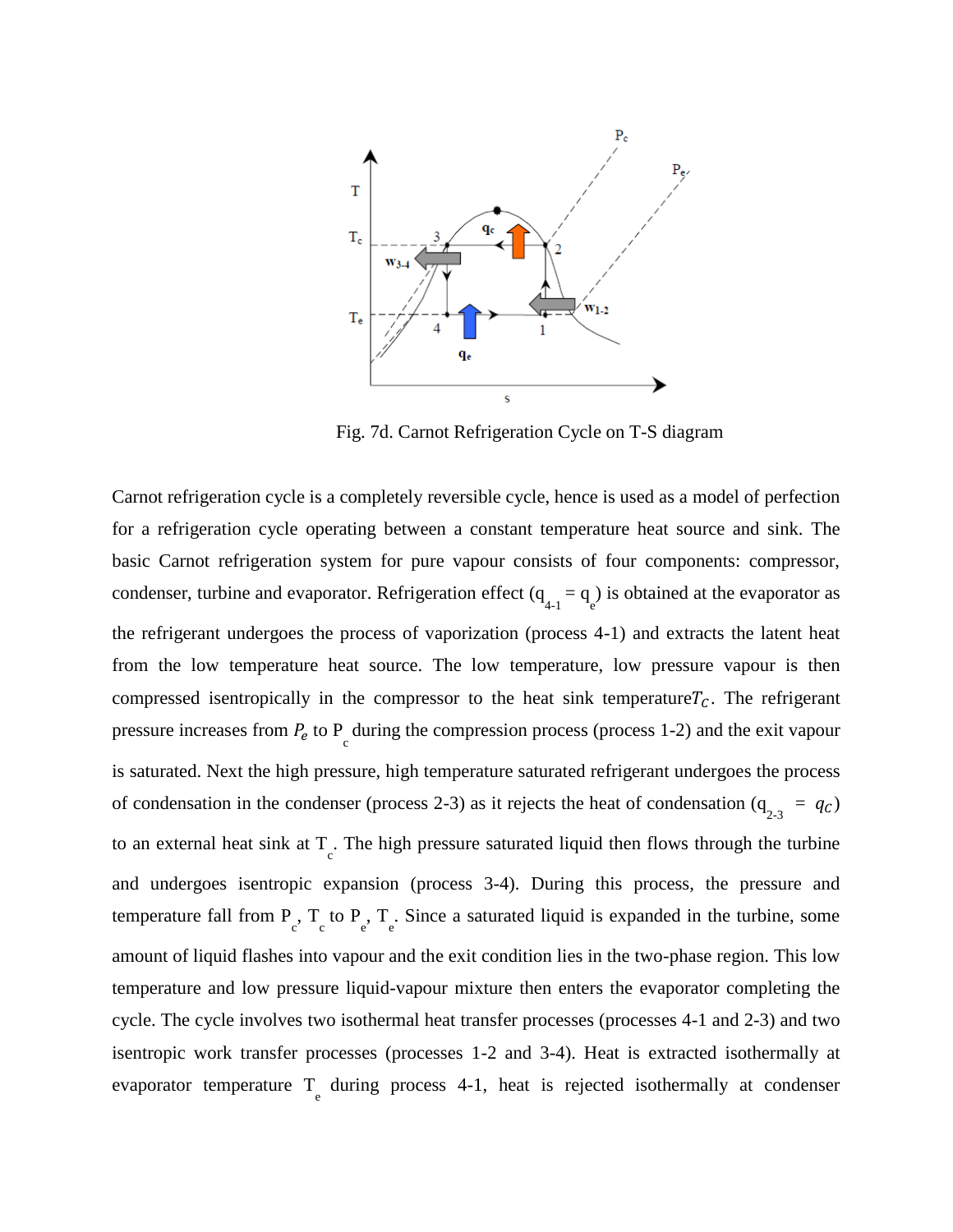temperature  $T_c$  during process 2-3. Work is supplied to the compressor during the isentropic compression (1-2) of *refrigerant vapour* from evaporator pressure  $P_e$  to condenser pressure  $P_c$ , and work is produced by the system as *refrigerant liquid* expands isentropically in the turbine from condenser pressure  $P_c$  to evaporator pressure  $P_e$ . All the processes are both internally as well as externally reversible, i.e., net entropy generation for the system and environment is zero. Applying first and second laws of thermodynamics to the Carnot refrigeration cycle,

$$
\oint \delta q = \oint \delta w
$$
  

$$
\oint \delta q = q_{4-1} - q_{2-3} = q_e - q_c
$$
  

$$
\oint \delta w = w_{3-4} - w_{1-2} = w_T - w_C = -w_{net}
$$

now for the reversible, isothermal heat transfer processes 2-3 and 4-1, we can write:

$$
q_e = -q_{2-3} = -\int_{2}^{3} T \cdot ds = T_e (s_2 - s_3)
$$
  

$$
q_e = q_{4-1} = \int_{4}^{1} T \cdot ds = T_e (s_1 - s_4)
$$

where Te and Te are the evaporator and condenser temperatures, respectively, and,

$$
s_1 = s_2 \text{ and } s_3 = s_4
$$

the Coefficient of Performance (COP) is given by:

$$
COP_{Carnot} = \frac{\text{refrigeration effect}}{\text{net work input}} = \frac{q_e}{w_{net}} = \frac{T_e(s_1 - s_4)}{T_c(s_2 - s_3) - T_e(s_1 - s_4)} = \left(\frac{T_e}{T_c - T_e}\right)
$$

thus the COP of Carnot refrigeration cycle is a function of evaporator and condenser temperatures only and is independent of the nature of the working substance. This is the reason why exactly the same expression was obtained for air cycle refrigeration systems operating on Carnot cycle. The Carnot COP sets an upper limit for refrigeration systems operating between two constant temperature thermal reservoirs (heat source and sink). From Carnot's theorems, for the same heat source and sink temperatures, no irreversible cycle can have COP higher than that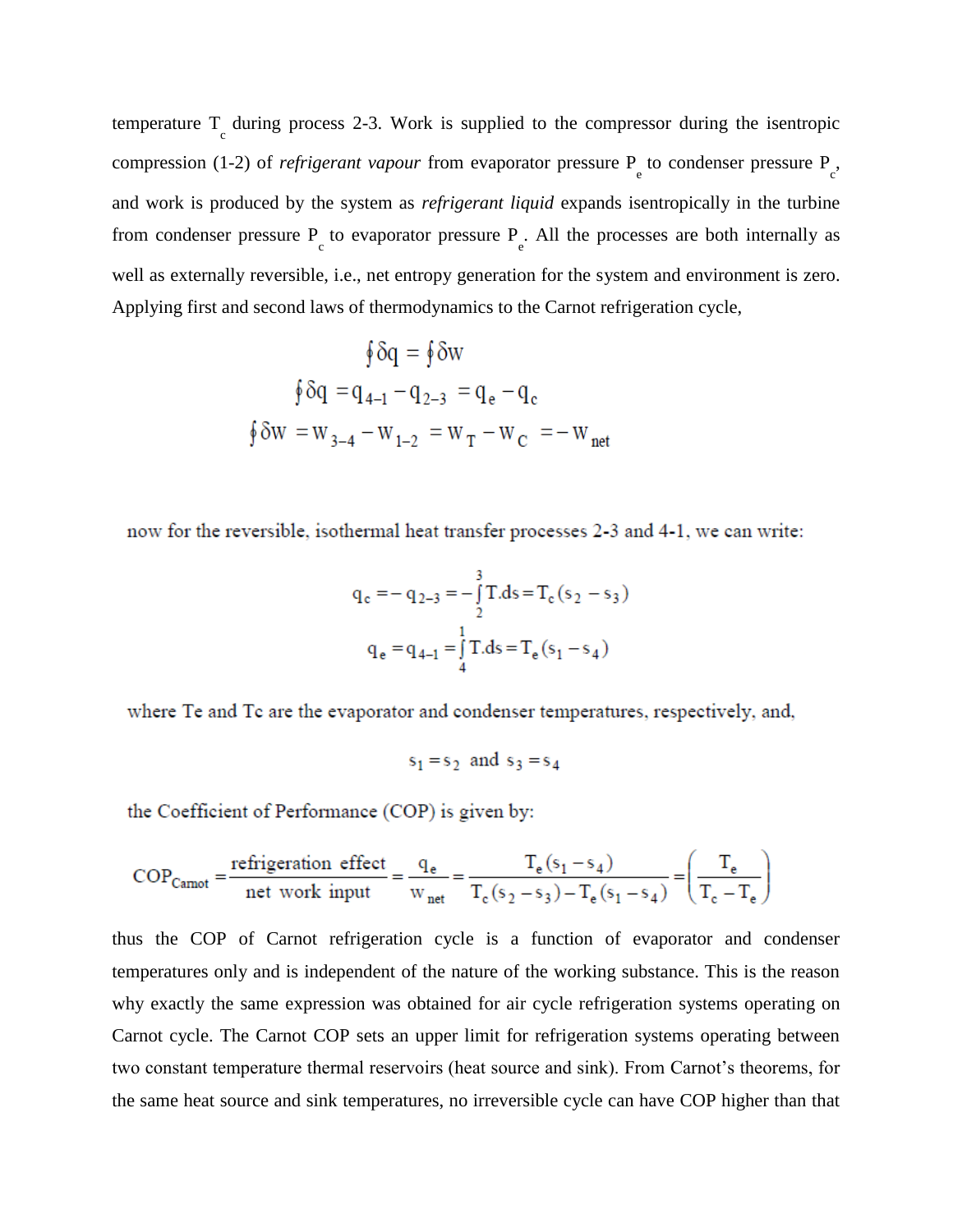of Carnot COP.



Fig. 8. Carnot Refrigeration cycle represented in T-S plane

It can be seen from the above expression that the COP of a Carnot refrigeration system increases as the evaporator temperature increases and condenser temperature decreases. This can be explained very easily with the help of the T-s diagram (Fig.8). As shown in the figure, COP is the ratio of area a-1-4-b to the area 1-2-3-4. For a fixed condenser temperature  $T_c$ , as the evaporator temperature  $T_e$  increases, area a-1-4-b (q<sub>e</sub>) increases and area 1-2-3-4 (w<sub>net</sub>) decreases as a result, COP increases rapidly. Similarly for a fixed evaporator temperature  $T_{e}$ , as the condensing temperature  $T_c$  increases, the net-work input (area 1-2-3-4) increases, even though cooling output remains constant, as a result the COP falls. Figure 10.3 shows the variation of Carnot COP with evaporator temperature for different condenser temperatures. It can be seen that the COP increases sharply with evaporator temperatures, particularly at high condensing temperatures. COP reduces as the condenser temperature increases, but the effect becomes marginal at low evaporator temperatures. It will be shown later that actual vapour compression refrigeration systems also behave in a manner similar to that of Carnot refrigeration systems as far as the performance trends are concerned.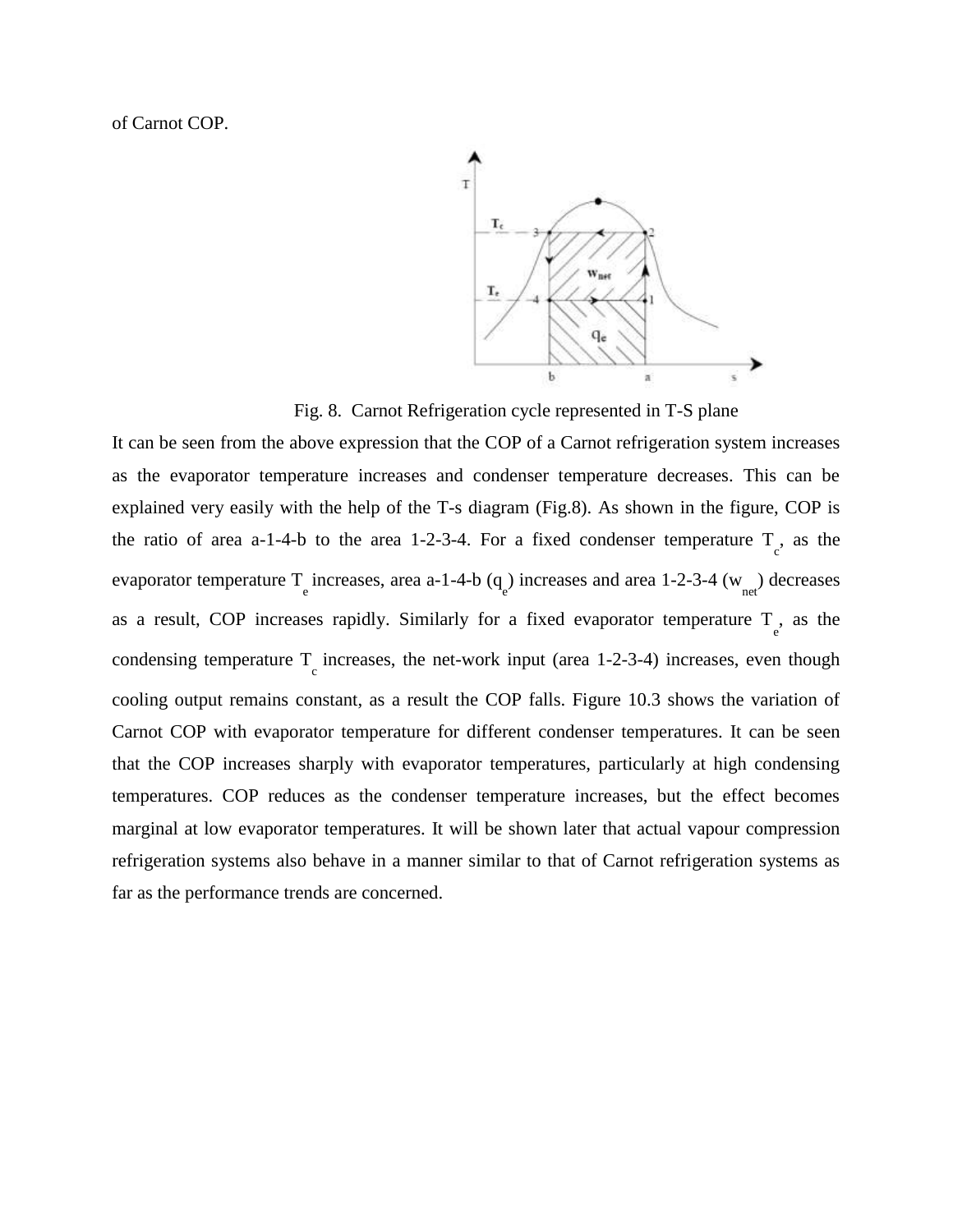

Fig. 9. Effects of evaporator and condenser temperatures on Carnot COP

### **2.1. Practical difficulties with Carnot refrigeration system:**

It is difficult to build and operate a Carnot refrigeration system due to the following practical difficulties:

i. During process 1-2, a mixture consisting of liquid and vapour have to be compressed isentropically in the compressor. Such a compression is known as *wet compression* due to the presence of liquid. In practice, wet compression is very difficult especially with reciprocating compressors. This problem is particularly severe in case of high speed reciprocating compressors, which get damaged due to the presence of liquid droplets in the vapour. Even though some types of compressors can tolerate the presence of liquid in vapour, since reciprocating compressors are most widely is refrigeration, traditionally *dry compression*  (compression of vapour only) is preferred to wet compression.

ii. The second practical difficulty with Carnot cycle is that using a turbine and extracting work from the system during the isentropic expansion of liquid refrigerant is not economically feasible, particularly in case of small capacity systems. This is due to the fact that the specific work output (per kilogram of refrigerant) from the turbine is given by: vapour/gas, the work output from the turbine in case of the liquid will be small. In addition, if one considers the inefficiencies of the turbine, then the net output will be further reduced. As a result using a turbine for extracting the work from the high pressure liquid is not economically justified in most of the cases1.